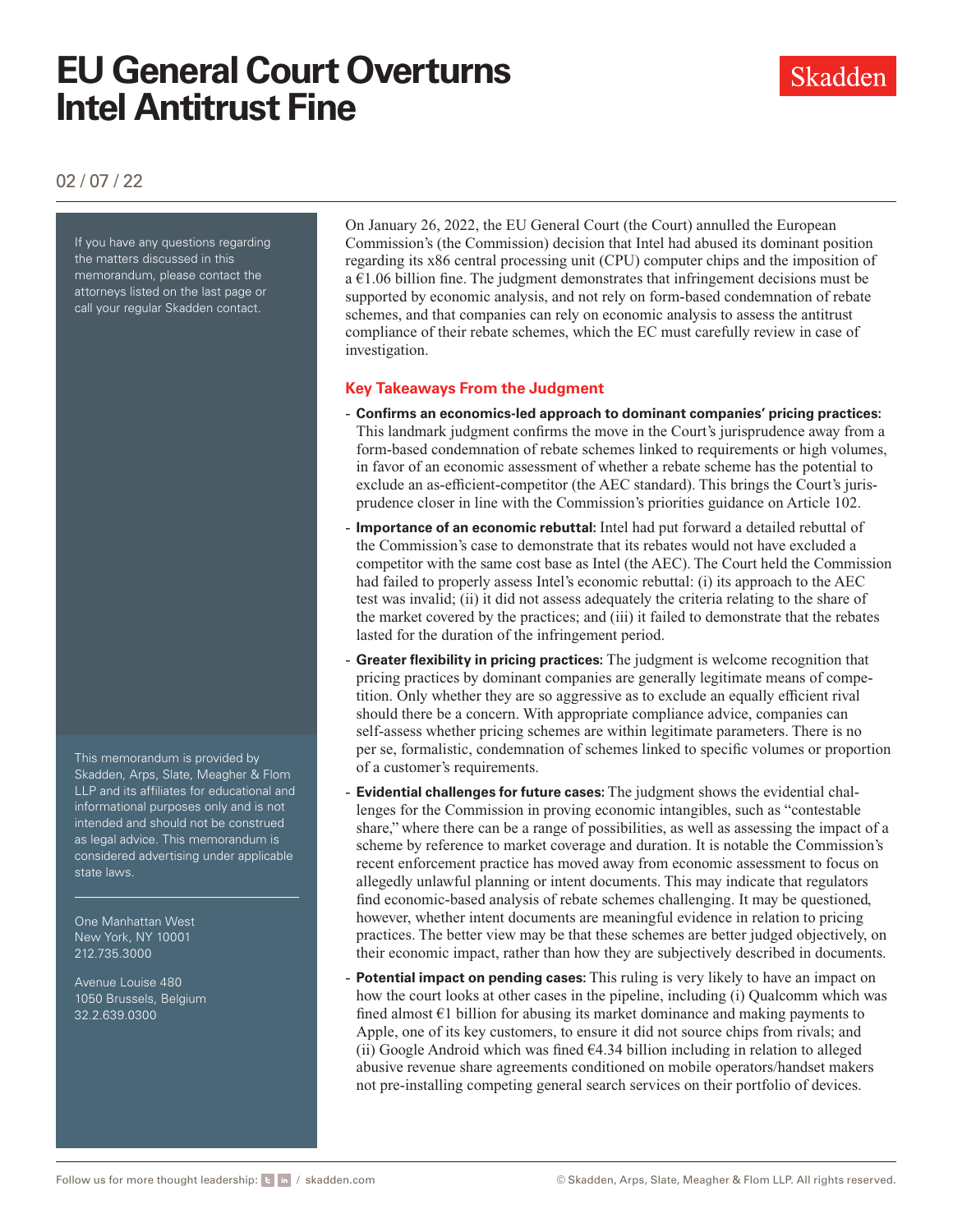# **EU General Court Overturns Intel Antitrust Fine**

# **Background**

### **The European Commission Decision (2009)**

In 2009, the Commission imposed a  $€1.06$  billion fine on Intel for an abuse of dominance after it found the CPU chip supplier had agreed with main desktop original equipment manufacturers (OEMs) to pay substantial rebates in return for supply deals accounting for between 80% and 100% of customers' needs.<sup>1</sup> The rebate in some cases totaled hundreds of millions of dollars. Intel also paid additional amounts to these customers and to a PC retailer to (i) not stock competitor chip-based PCs, (ii) delay the introduction of rival chips and (iii) confine the competitor chips to non-strategic products.

The Commission adopted a twin track analysis of the rebates:

- i. The Commission conducted a detailed economic analysis of the scheme finding that it was likely to exclude an "as efficient" competitor, applying the Priorities Guidance principles.2 The Commission conducted the AEC test relying on third-party submissions that showed the contestable share of the market to be 7% and rejecting evidence submitted by Intel that implied a greater contestable share; and
- ii. The Commission also found the conduct would be illegal under the former EU Court's case law that held exclusivity or loyalty rebates illegal (without any detailed economic analysis).

The Commission concluded on this basis that the rebate scheme would have the effect of excluding AECs or require them to offer unviable prices to win customers.

#### **The Appeal**

At first instance, Intel's challenge was dismissed. The Court held that the Commission was not under any obligation to conduct any economic analysis to show illegality.<sup>3</sup> It was sufficient to identify that rebates based on exclusivity, or on a very high percentage of needs, were likely to be anticompetitive.

The EU Court of Justice (ECJ) reversed on appeal and held that that if a defendant puts forward economic analysis showing non-foreclosure, it would be incumbent upon the Commission, and in this case the Court, to examine whether that analysis is

correct.4 The ECJ remitted the case to the Court to conduct the analysis and reexamine Intel's economic arguments concerning the validity of the AEC test as applied by the Commission in its original decision.

#### **The Remittal Judgment**

#### **No Rebate Scheme Anticompetitive Presumption**

On remittal, the Court confirmed there was no anticompetitive presumption in relation to rebate schemes. Evidence brought forward by a dominant undertaking in defense of its rebate scheme must be reviewed by the Commission in determining whether the scheme has or is likely to have foreclosure effects on the market. The Commission is required to:

- i. consider the extent of the undertaking's dominance in the relevant market;
- ii. analyze the share of the market covered by the rebate scheme together with the associated conditions and arrangements including duration and amounts, in order to determine the existence of any strategy to exclude as efficient competition; and
- iii. take into account where the Commission has carried out an AEC test in order to assess whether the rebate scheme is capable of restricting competition.

## **The AEC Test**

The Commission assessed the foreclosure effects of the rebate scheme upon AECs with respect to four customer OEMs and one retailer. The Commission had made significant errors in its application of the AEC test, miscalculating customers' "contestable share" (that is to say the volume of business that customers would realistically switch to rival chip suppliers) and the value of the rebates.

As to contestable share, the Commission relied upon data from OEM customers to determine the contestable share. Intel's rebuttal evidence showed, however, that the Commission had not proven that this was the only plausible contestable share. So the Commission had not proven its case.

As to the rebates and noncash advantages offered by Intel, the Court held the Commission miscalculated their value because it considered the value to the customer rather than the cost to Intel. As the AEC test is predicated on an as efficient rival, it was the cost to Intel that was determinative.

<sup>&</sup>lt;sup>1</sup> Commission Decision C(2009) 3726 final of May 13, 2009, relating to a proceeding under Article [102 TFEU] and Article 54 of the EEA Agreement (Case COMP/C-3/37.990 – Intel).

<sup>2</sup> Communication from the Commission — Guidance on the Commission's enforcement priorities in applying Article 82 of the EC Treaty to abusive exclusionary conduct by dominant undertakings, OJ C 45, 24.2.2009, p. 7–20, para. 25.

<sup>3</sup> Judgment of the General Court of June 12, 2014, *Intel v. Commission*, T-286/09.

<sup>4</sup> Judgment of the Court of Justice of September 6, 2017, *Intel v. Commission*, C-413/14 P.